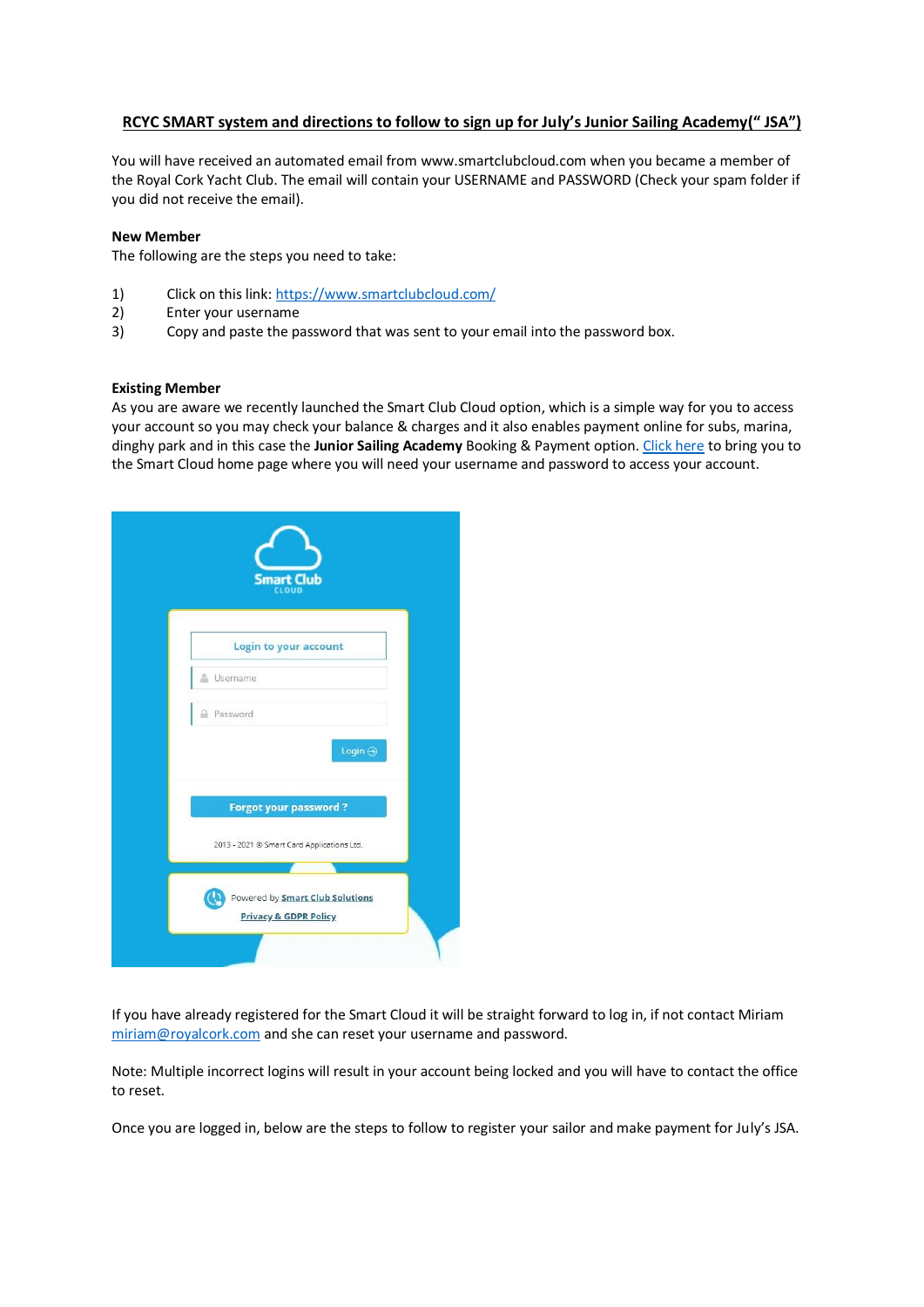

Click on the Events area……you will then see the below screen but it will say **July Junior Sailing Academy.**.

| View & manage upcoming events<br>A Dashboard >                |                     |                   |
|---------------------------------------------------------------|---------------------|-------------------|
| <b>Exents</b><br>My Events                                    |                     |                   |
|                                                               |                     | Shopping Cart (0) |
| Member                                                        | <b>Event Type</b>   |                   |
| JP Curtin                                                     | All<br>$\checkmark$ |                   |
|                                                               |                     |                   |
| <b>June Junior Sailing</b><br><b>Academy</b>                  |                     |                   |
| Sunday Mornings 09.30 - 12.30<br>(6th, 13th, 20th, 27th June) |                     |                   |
| €100.00                                                       |                     |                   |
| Date: 06/06/2021                                              |                     |                   |
| Time: 09:30                                                   |                     |                   |
| <b>Spaces Remaining</b>                                       |                     |                   |

Under Events, follow the member drop down and select your junior sailor who wishes to participate. Once you select your sailor, the July Junior Sailing Academy event will appear and you hit the "Add to Cart" button. This adds it to your shopping cart. You proceed to "Checkout" as you would normally and this then takes you to an additional information page which you will need to complete – see below by way of example:-

| <b>Sailors Age</b>                |  |  |  |
|-----------------------------------|--|--|--|
|                                   |  |  |  |
|                                   |  |  |  |
| <b>Parent Name</b>                |  |  |  |
|                                   |  |  |  |
|                                   |  |  |  |
| <b>Parent Mobile</b>              |  |  |  |
|                                   |  |  |  |
| <b>Sailors Medical Conditions</b> |  |  |  |
|                                   |  |  |  |
|                                   |  |  |  |
|                                   |  |  |  |
|                                   |  |  |  |
|                                   |  |  |  |

Complete the required information and then hit "Pay now". That takes you to the payment screen for card details. Proceed with payment by inputting your payment card details.